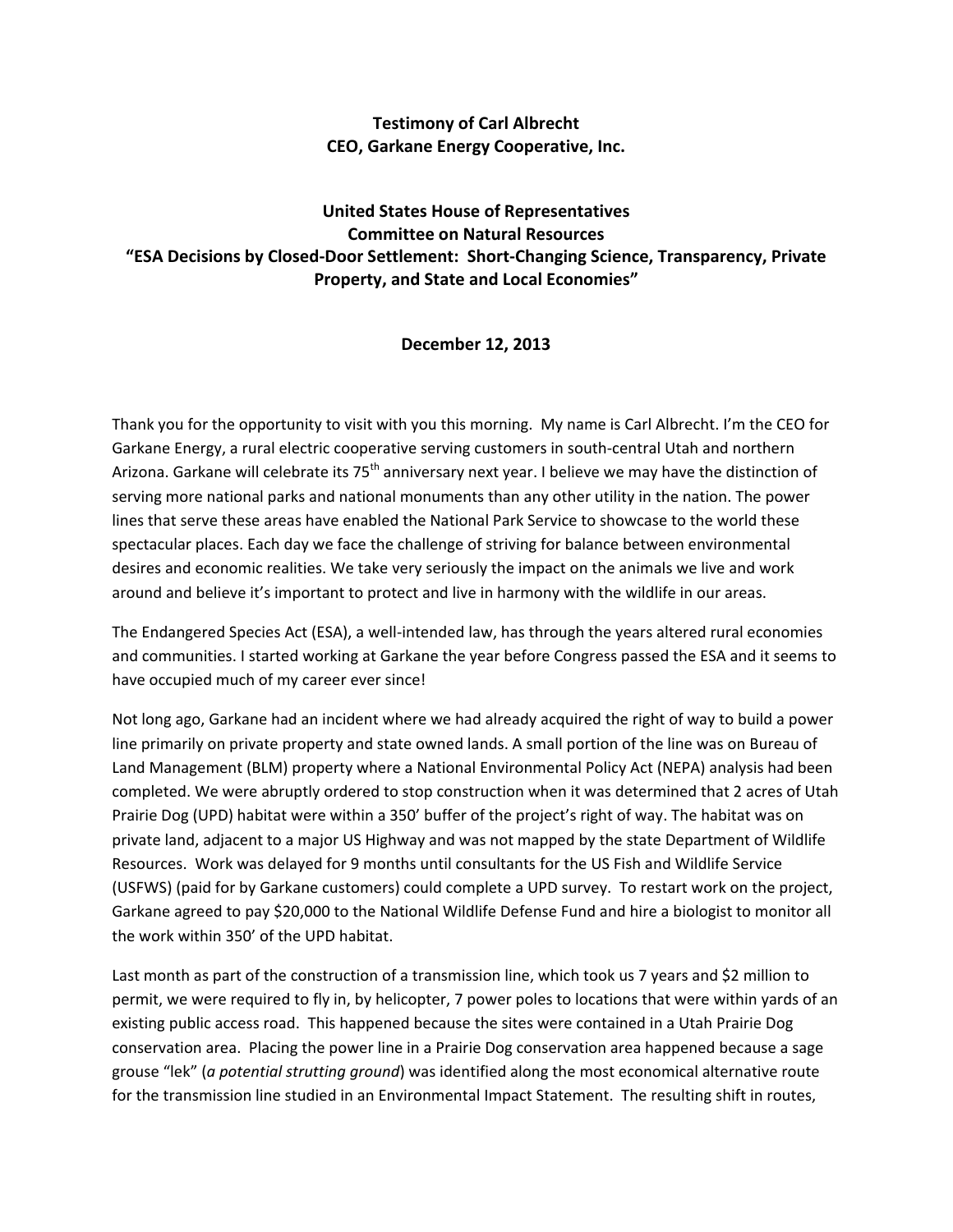requiring poles to be set with a helicopter, meant an additional single day expense for Garkane of over \$150,000. Realize that while we tip toe between a Sage Grouse lek and a Prairie Dog Conservation Area, there are existing access roads and existing power lines all around us. It simply becomes a real‐life version of the old floor game "*Twister*." And recognize this all takes place while private landowners can obtain permits to kill prairie dogs on their land and Sage Grouse are hunted and killed by sportsmen in Utah.

Recently the US Fish and Wildlife Service identified nearly 150 new species as candidates for endangered species act protection. The Service looks at protecting America's most at-risk wildlife as one of their highest priorities. The entire nation can expect more and more listings as the USFWS works its way through a backlog of candidates being considered for protection. If folks in your state have not yet been hit by the ever escalating costs of doing business and dealing with the ESA, just wait, your phone will soon be ringing. Federal agencies begin treating some species as threatened before they are ever listed under the ESA. Such is the case with the Sage Grouse in our area. Some scientific documents on Sage Grouse released by the Department of Interior have raised serious questions about the data and analysis used in the reports along with concerns over potential conflicts of interest among peer reviewers of the documents. Nevertheless, we continue incurring expenses to mitigate impacts based on the information derived from these reports.

Compared to the dollars authorized by Congress here in Washington, DC, the costs incurred by Garkane to comply with ESA regulations would be lost in congressional cafeteria cash registers. But when those costs end up in electric rates for Garkane customers, it becomes real money. The few customers at Garkane, and at similarly affected utilities, end up paying all the freight for mitigation activities designed to safeguard various species selected for protection by the US Government acting on behalf of all US citizens.

Garkane and other rural electric cooperatives across the nation believe that, in this the 40<sup>th</sup> year of the act, we must look at some type of reform to alleviate the ever escalating economic burden being placed on the backs of the few. Garkane's locally elected board of directors finds itself constantly asking why they, along with their friends and neighbors, are with increasing frequency, being asked to pay more and more to meet ESA obligations and wondering why, if the intent is to protect a species on behalf of all Americans, the rest of the nation's citizens don't share in the costs for protection.

In the rural electric cooperative world we often quote a farmer giving witness in a rural Tennessee church in the early 1940s when he said, "*Brothers and sister, I want to tell you this. The greatest thing on* earth is to have the love of God in your heart, and the next greatest thing is to have electricity in your *house."* Locally owned Rural Electric Co-ops across the country continue working to keep electricity flowing to millions of homes – at a price homeowners can afford.

75 years ago the federal government worked with Garkane to turn the lights on in rural parts of Utah and improve the lives of its citizens by bringing electricity to their homes. For the most part, Garkane's power lines today follow the same general paths they have taken for all those years, yet now the federal government appears more inclined to hinder and delay rather than help and develop, unless you're a